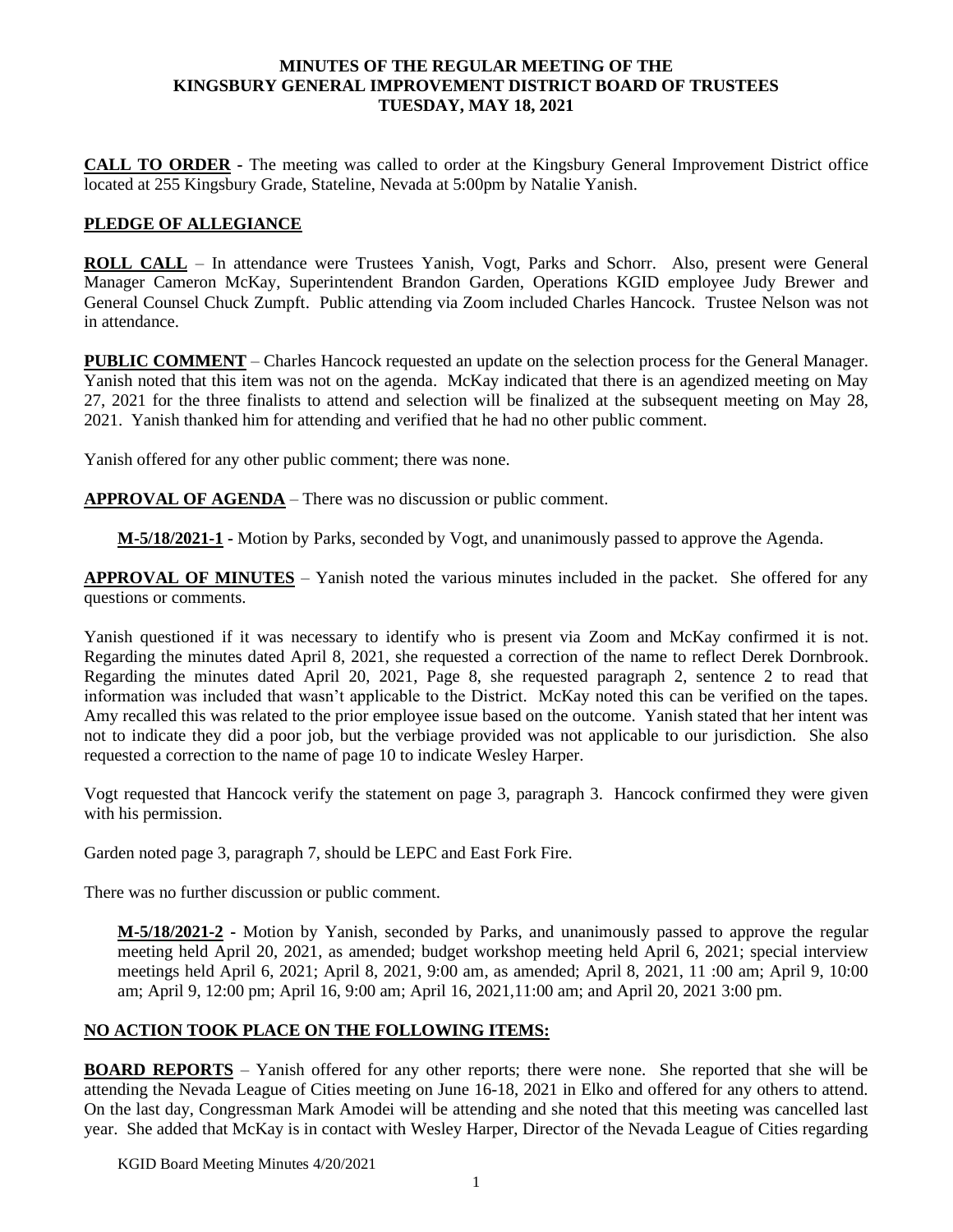funds for GID's. She is following up regarding small town meetings for members with populations less than 10,000 and offered to bring any items from the Trustee's to be added to the agenda. She added that trustees are invited to those meetings as well. Mr. Harper is also working on obtaining State funds for the GID's separate from Douglas County funds of \$9.9M which KGID will not receive. She noted there are State funds available and offered for McKay to elaborate. McKay indicated he addressed this in his report.

Yanish noted that Trustees Schorr and Parks may be interested in attending and encouraged them to do so.

# **STAFF REPORTS** -

**GENERAL MANAGER'S REPORT** – McKay stated that he met with Wesley Harper on two occasions to discuss the county funds that will not be shared with towns within the county. The concern is that GID's and Water/Sewer utilities will not receive any funds. Harper is working with the State funds to see if it will be disbursed differently, but the outcome doesn't look positive. Parks questioned the use of funds, which McKay explained would be designated to rebuild infrastructure. McKay and Garden provided a list of projects to Harper to provide to the Governor's office.

Yanish questioned if public comment would be helpful at the Douglas County Meeting this Thursday. McKay noted he will be out of town but encouraged comments. Yanish offered to assist. McKay explained that the county set up the GID's and now they are keeping the funds. Yanish offered to provide McKay with a draft of her comments. Yanish stated the meeting is Thursday at 1pm in the Minden Office near the Building Department and the old court house. They are meeting in person and public comment is accepted via Zoom. Yanish suggested the request from a group regarding the GID's would be helpful to have on record.

McKay stated that the Bills he has been watching made it through the deadline and a couple will need to be reviewed for working as they change during work sessions. He added that a Bill presented by a Democrat will likely pass. He offered for any questions.

Yanish noted the frustration of tracking and researching a Bill if it dies. She offered for any questions on McKay's report; there were none.

**ACCOUNTANT REPORT** – Yanish offered for any questions. McKay noted that Brandy Johns has been out of the office.

**UTILITY OPERATIONS SUPERINTENDENT'S REPORT** – Garden stated that he didn't have anything to add and offered for any questions.

Schorr noted the Nevada Rural Water Association award presented to Garden as Supervisor of the Year for 2021. Schorr requested additional information. Garden noted this was a surprise and it was an honor to receive it. McKay explained that the circuit providers talk to crews and neighboring facilities to compile information for nominations. Schorr questioned who would be competition for this award locally. Garden explained that all other supervisors that work with Nevada Rural Water, such as the local GID's and Utilities in Nevada. Schorr commented that this was an honor and congratulated Garden. McKay added it was a surprise to him as well. Yanish also congratulated Garden.

Schorr questioned the meters and receiver replacement and any homeowner authorization. Garden explained that a report indicates meter read errors and inspection by the crew generally indicates an end to the lifespan. There is no contract with the homeowner and the meter receiver is replaced and updated in the office with the billing software.

Schorr questioned Aspen Developers work to be repaired. Garden replied that this is at the intersection with Andria and Barton for the seam that was made with the new asphalt to the existing asphalt. Schorr verified this will be repaired next week and Garden confirmed it is warranty work.

Schorr requested review of the Water Loss Report. Garden explained that the raw water meter is used to

KGID Board Meeting Minutes 5/18/2021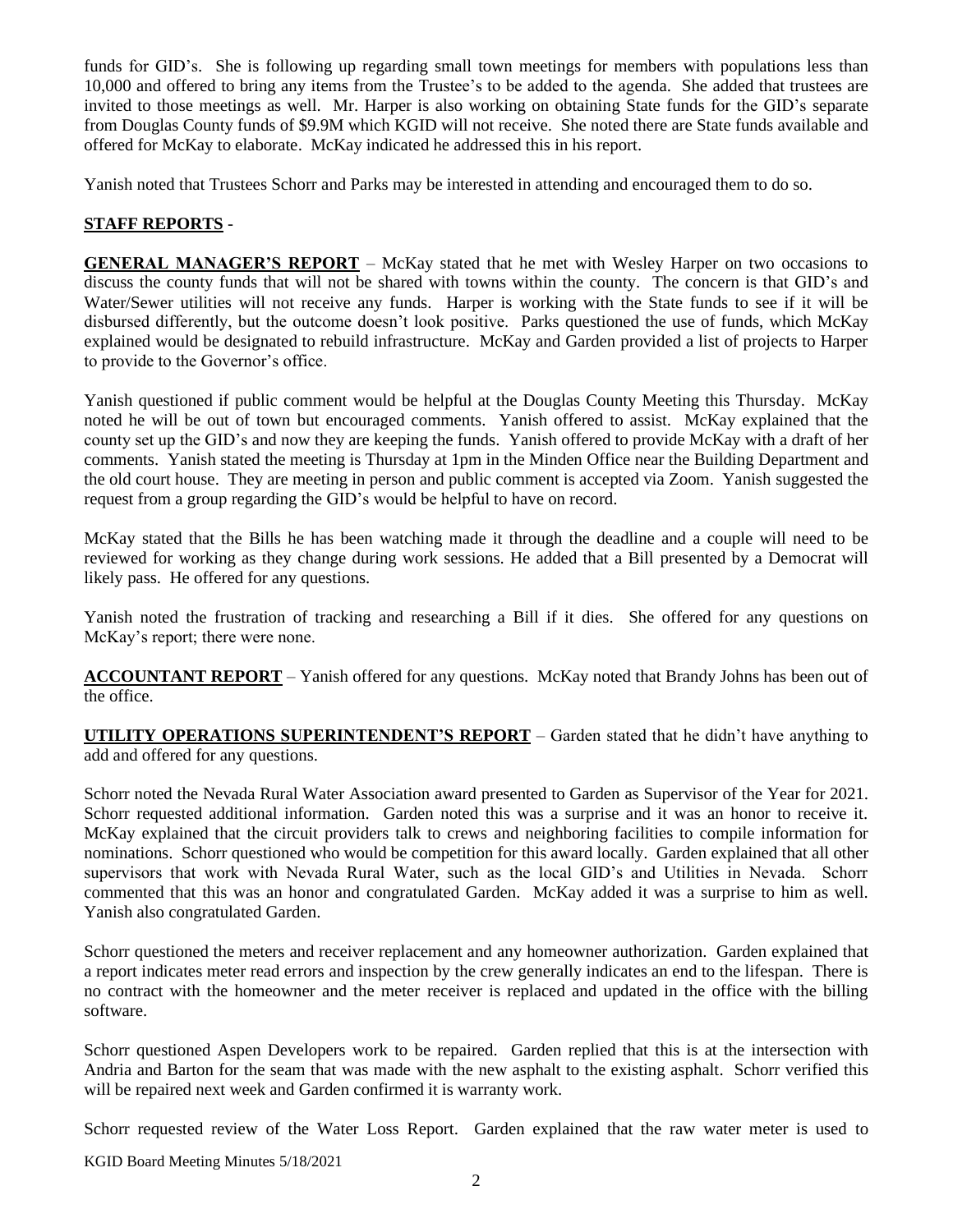determine water loss. He noted this is the last four columns on the report. He reminded the board that under industry standards, out loss is acceptable. We are currently at 7% average which is less than 10% standard and shows the system is working properly with little unaccounted water loss.

Schorr congratulated Garden for the recognition from his peers. Vogt stated that she had the same questions regarding water loss and therefore, she doesn't have any additional questions.

Yanish referenced his meeting with Jason and Courtney. In response to Yanish's question regarding test timing, Garden explained that there are four tests per year with three taken during the winter months. The winter is October through May, with one test taken in the summer which is planned for the end of July. Yanish stated that she hopes they acknowledge KGID's contributions to their Tahoe Maximum Daily Load (TMDL). Garden stated that he is working with Courtney to purchase another sweeper for the District with grant funds.

Yanish offered for any other questions. Schorr noted the 2021 Waterline and Road Improvement projects and questioned if this is the key project for next year. Garden confirmed it is, noting bidding will commence this winter for award in the spring, with construction to start at the beginning of digging season in May 2022. Schorr requested additional information regarding the timing. Garden explained that the project should be completed by the end of June 2022. Schorr verified this is critical infrastructure project to replace older pipes.

There were no other questions or comments. Yanish thanked Garden for the detailed report, as always.

**ADMINISTRATIVE AND HUMAN RESOURCES REPORT** – Brewer did not have anything to add. Yanish offered for any questions.

Schorr questioned the new term Civic Pay related to Springbrook. Brewer explained this is for ACH payments for customers online. He questioned the possibility of a new property manager and questioned more information. Brewer stated that she is inquiring for a local company that could be more onsite to address the issues at the property such as landscaping. She confirmed that ReMax is located in Carson and are not in the area often.

Vogt questioned the absence of Brandy Johns. Brewer replied if she was on vacation and she has recently been out sick. Yanish offered for other questions; there were none.

**ATTORNEY'S REPORT** – Zumpft stated that he did not have any assignments this month and has been catching up on the erosion control issue and is approximately half way through. He added that it has been very quiet.

Parks stated that they will have questions about interview questions. Yanish noted this is not on the agenda. Parks provided an example of questioning if an applicant would be willing to relocate. Zumpft confirmed that question is acceptable.

Yanish noted her concern regarding a formal list of questions for the upcoming meeting and McKay requested their questions in advance for Zumpft's approval. She noted the importance of compliance with laws. Parks noted that a list of prohibited questions has been provided.

Zumpft suggested that questions be provided to McKay or Zumpft in advance. Parks verified that questions can be individualized for each candidate. Vogt questioned the response date for the questions and McKay explained it is an informal setting with the finalists and questions were provided as a guideline or reference. Yanish clarified that any additional questions be provided to McKay, Zumpft and Brewer for review.

Vogt noted there may be varying questions from each trustee. Yanish suggested reviewing the document provided by Brewer regarding Fair Hiring Practices before the meeting. Vogt questioned the time on May 28, 2021 which McKay confirmed will be 10am and stated an agenda will be provided. Yanish offered for any other questions or comments; there were none.

**CORRESPONDENCE** – McKay did not have anything to add.

KGID Board Meeting Minutes 5/18/2021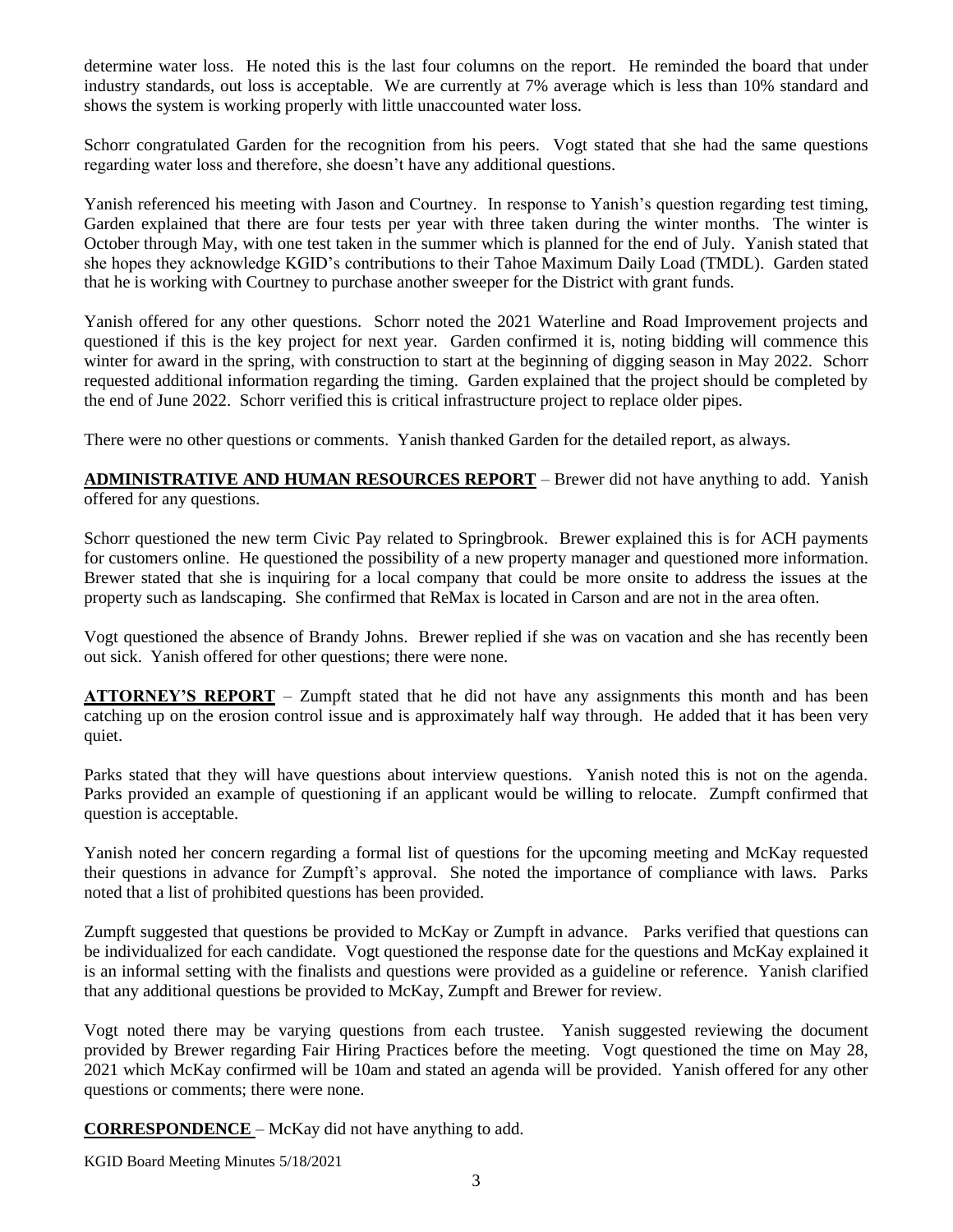**ENGINEER'S REPORT** – Parks questioned the status of the chlorine generator which Garden replied will ship any day. This will be installed at the treatment plant on Kahle Drive. Yanish offered for any questions; there were none.

**APPROVAL OF CONSENT CALENDAR** – Parks requested to pull Item A. She questioned check 271 to Water Technologies which McKay explained is the down payment for the chlorine generator. She also questioned additional payments to Manchester. McKay explained there is a retention held from each check that that is paid at the end of the year. Parks recalled questioning the final payment to Manchester at the last meeting. McKay explained this is money earned that he was worked for and added that they are paid in full at this time but additional payments will be made if there is additional work. Garden added that there is an allotment of time to release the retention and noted the memo of snow services through 4/14/21. As of this date, invoices are current. Parks confirmed that there were two payments; \$30K for snow removal services from March 6-23, 2021 plus an additional check for retention.

Vogt questioned if a portion of the retention funds are retained for damages. McKay explained that retention ensures the company will continue to perform work under the contract. There is a hold harmless agreement for damages in lieu of a bond.

Yanish offered for any other questions; there was none. She offered for public comment; there was none.

**M-5/18/2021-3 -** Motion by Vogt, seconded by Parks, and unanimously passed to approve the Consent Calendar Item A: List of Claims in the amount of \$222,611.80 as represented by check numbers 60252 through 60338.

## **UNFINISHED BUSINESS**

## **NEW BUSINESS**

## **PUBLIC HEARING ON FISCAL YEAR 2021/2022 TENTATIVE BUDGET INCLUDING DISCUSSION AND APPROVAL OF TENTATIVE BUDGET:**

McKay offered for any questions, noting that he was informed he would be presenting the budget this morning. He confirmed that most of the information has been reviewed previously. He mentioned additions such as the sweeper on page 14 at the bottom of the General Fund for \$300K along with other corrections per the workshop. Yanish verified that the previous sweeper was purchased through matching fund grant funds. McKay confirmed they are working on another grant. Garden explained that the first sweeper is inoperable and will be sent to auction. Sweepers have a lifespan of 4-7 years. The grant funding agreement is contingent on having two operational sweepers for the district and they have agreed to provide two sweepers. They are working towards applying grant funding for a new sweeper which will be allocated through the budget to be expensed and reimbursed. This is included in the budget for funding in Capital Outlay. The NDEP is the lead for the grant. Matching funds is provided in operations for maintenance, personnel and necessary mechanical components to keep the sweeper going. The last sweeper was \$280K and \$152K from 319 Funding from NDEP with the balance provided by Douglas County Air Mitigation Funds. Garden explained that those funds were used and we are requesting the full amount from NDEP.

Yanish questioned Lake Tahoe Restoration Act (LTRA) Funds. Garden explained they are not expending any funds towards sweeping as they are looking at pollution control. In addition, they are not supportive of funds used for equipment. The same applies to License Plate Grants. In response to Parks' question, McKay explained that only a commercial driver's license is required to operate the sweeper.

McKay noted additional changes included fuel costs increased to 40% instead of 20%. The chlorine generator expense was moved to the second half of the year and road rehabilitation was moved from Capital Outlay as is it is a maintenance issue. McKay noted that all other minor corrections have been made.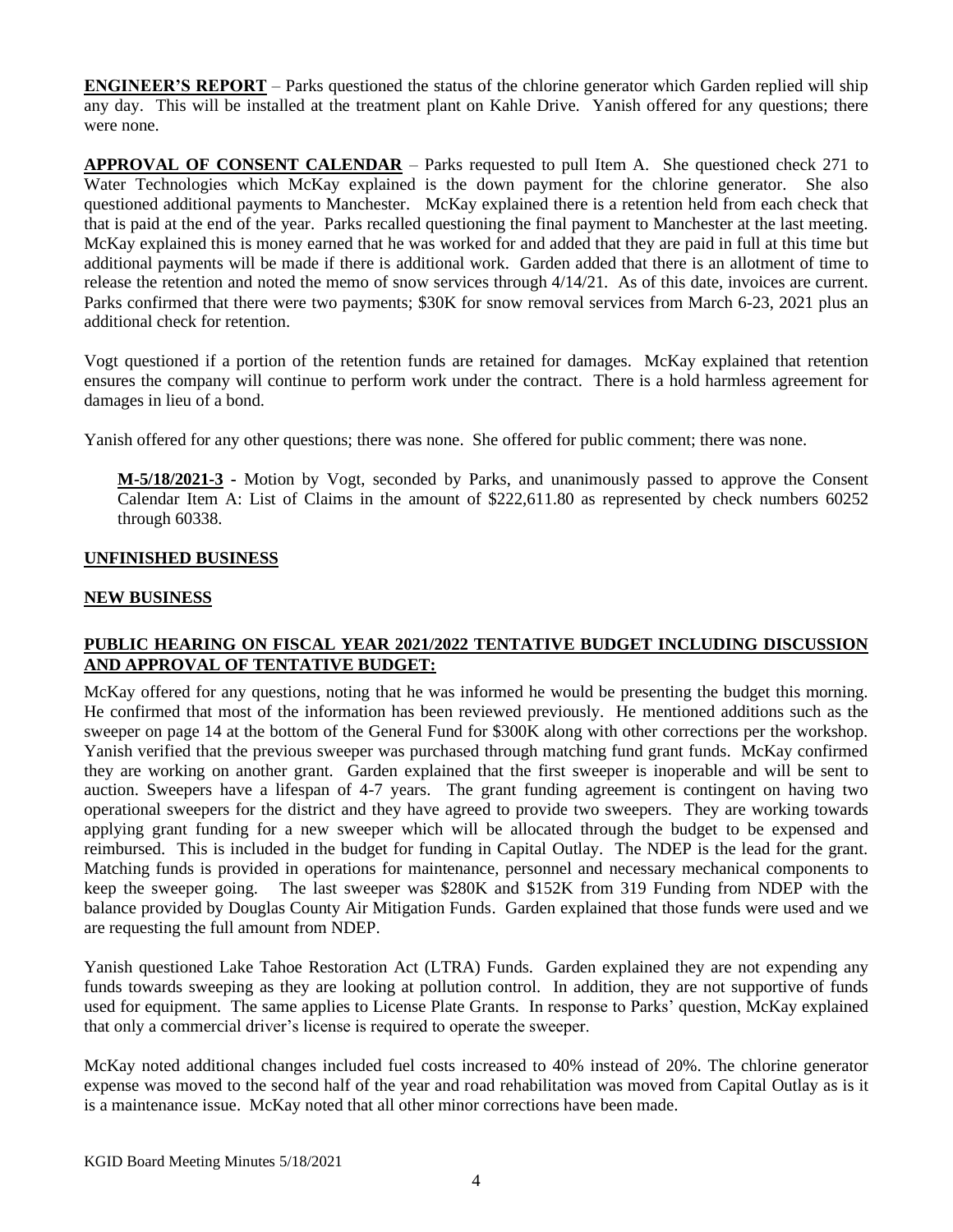Schorr questioned the process for the internal budget review prior to board approval. McKay explained that the year is split into two 6-month periods. Typically, Operational Costs are split evenly and Capital Improvement Costs are spent in one portion of the year. He explained that there is a separate line item for each expense, noting worksheet details. The items are reviewed for amounts and wish lists for capital equipment and projects are reviewed for necessity and some items are eliminated. Everyone is involved with Brandy creating numbers, review by everyone, then review at the workshop for finalize changes. He emphasized the amount of review.

Schorr noted this is the first year that Johns has taken the lead. McKay noted that she has been heavily involved in prior years. Schorr questioned if the budget checklist will be completed prior to submission. McKay explained that it is included for reference but not part of the document. This list has been reviewed as a control item.

Schorr questioned the process and McKay confirmed that McKay, Brandon and Judy are included in the review process.

Vogt stated that she is uncomfortable in Nelson's and John's absence. She questioned if the budget is approved and changes are needed. McKay explained that the General Fund includes 3% contingency which is permitted for items not accounted for. The two enterprise funds are different, but services and supplies can go over budget as a whole. He advised that the budget can be augmented at any time. He provided an example of fuel costs or building materials in the General Fund. He explained that the notice of the public hearing must be posted 7-14 days prior to the meeting and this document must be submitted to the Department of Taxation by the end of May. He explained that a budget is an estimate but he is confident with the figures as reviewed. He added that the Department of Taxation was pleased with the Tentative Budget, as adjusted.

Schorr questioned if the Property Tax Revenue on page 1 seems reasonable, which McKay explained is provided by the Department of Taxation. Vogt questioned if McKay has experience where a budget included mistakes and consequences. Yanish questioned if we have augmented a budget and McKay confirmed we haven't. McKay confirmed there aren't any concerns and explained that they have internal controls to prohibit overspending. He explained that previously they were close to augmenting the budget, but it wasn't necessary.

Parks confirmed the budget must be approved and signed as soon as possible. Vogt stated that she has been given more confidence in approving this in Nelson and Johns absence. She noted this is Johns first year on the budget.

Yanish offered for other questions. McKay questioned when Schorr would be available to sign, which he indicated as May 22, 2021.

Yanish questioned the debt service and reserves, noting there isn't a set policy. McKay explained \$1.9M is payment of debt service principal annually. We maintain this minimum in reserves plus one-year operating costs. There is no State mandate regarding reserves which is different than Restricted Funds. He added that Beth Kohn did not have any issues with ending fund balances. McKay added that fund savings are also needed for projects. Yanish noted that a policy regarding reserves hasn't been set and is part of the budgeting process. McKay confirmed a policy isn't required.

Parks questioned the janitorial of \$5,600 for 160 Pineridge. McKay stated this figure is accurate for a year. Parks noted we are losing money. Brewer commented that total expenditures increased and income is the same. She added that \$299 may be a typo. Parks questioned if this cost seems high and if the work is necessary. Brewer noted some of the cost for Pineridge may be located under Kingsbury Grade and she will review with Johns. McKay noted these expenses are combined under the budget.

Yanish offered for any other questions. She offered for public comment; there was none.

**M-5/18/2021-3 -** Motion by Parks, seconded by Vogt and unanimously passed to approve the Fiscal Year 2021/2022 Tentative Budget, as presented.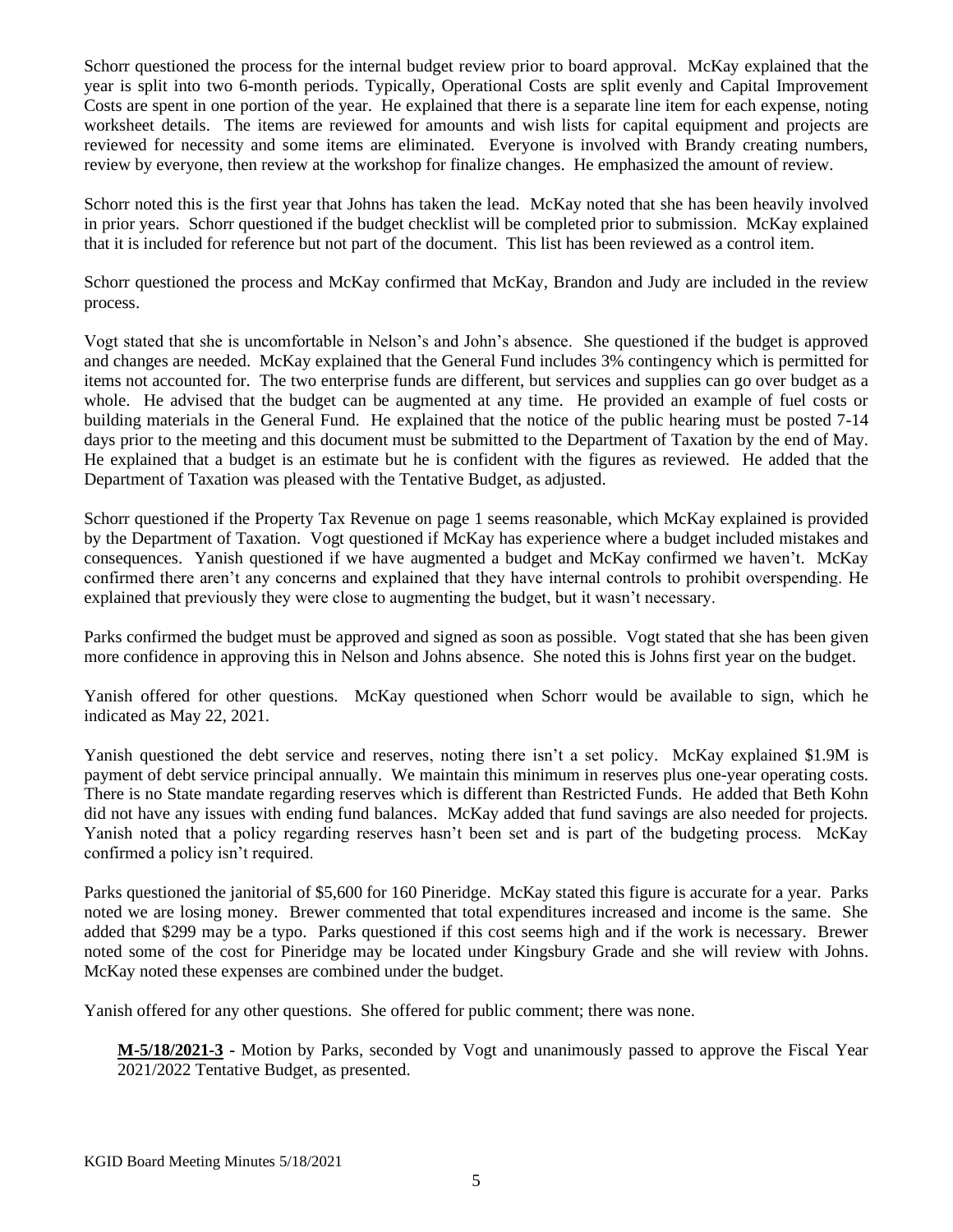**DISCUSSION ON RETIREMENT FUNCTION FOR OUTGOING GENERAL MANAGER:** *The General Manager for KGID, Cam McKay, who first worked for the district in 1992 as a Water Operator will be retiring next month. The Ad.min. & H.R. Supervisor along with the staff would like to organize a retirement party for Cam McKay like Art Webb's, Candi Rohr's, and Virgil Schrauben's which in 2009 cost \$3,500. After extensive*  research, the least expensive venue we could find was the Tahoe Ridge Resort's Club House. It is requested that *the board provide a not. to exceed amount of \$6,000 to secure the location and provide food. KGID funds will not be used for the purchase of alcohol.* 

*Invitees will include past Board members and individuals we work with today including Attorneys, Engineers, Bureau of Drinking Water, State VIP's, Preferred Contractors, and all of the Staff in order to say, "Thank you" and recognize Cam for his hard work and dedication to the district.*

Yanish noted the information included in the packet. Brewer requested approval to coordinate a retirement party for McKay who has been with the district for 20+ years. She noted that the district has provided retirement parties in the past. She contacted 10 different locations and The Ridge is the most reasonable. The list of 60-70 people includes past board members, employees, attorneys, engineers, VIP state employees and contractors. There will be no alcohol purchased with the fund. Schorr verified that alcohol will be available for guests to purchase. He questioned if he would be able to bring his wife and personally cover her costs. Brewer explained that her list includes Schorr plus one. The proposal received includes a BB Q at the most reasonable price. They can bring a cake from Costco with a serving fee that will be less than their cost of providing desserts.

Vogt thanked Brewer for organizing this. Brewer estimated 60-70 people upon approval. Vogt noted the minimum costs and requested further clarification of charges. Brewer explained that the estimate is high as it is based on 80 people and the list will be less than provided in the estimate. Vogt thanked her for taking the lead noting that they all want to honor McKay. The event will take place Monday, June 28, 2021.

Yanish offered for any other questions. She recommended that the venue be omitted from the recommended action in the event of a change.

Brewer stated that she will contact The Ridge tomorrow. Parks verified that final count isn't needed tomorrow. Yanish confirmed the amount to be approved. Yanish clarified that she questioned the amount not to exceed eliminating the venue to allow Brewer the flexibility. Vogt amended her motion and Schorr concurred.

Schorr questioned verification regarding spouses. McKay confirmed that trustees are invited with a plus one or as a couple. Vogt questioned how McKay is feeling coming close to retirement. McKay replied that he is ready and getting excited.

There was no further discussion. She offered for public comment; there was none.

**M-5/18/2021-4 -** Motion by Vogt, seconded by Schorr and unanimously passed to authorize the Administration and HR Supervisor to expend an amount not to exceed \$6,000 for a retirement party for General Manager Cameron McKay.

#### **FINAL PUBLIC COMMENT** – There was none.

#### **ADJOURNMENT**

**M-5/18/2021-5 -** Motion by Parks, seconded by Vogt, and unanimously passed to adjourn the meeting at 6:21 p.m.